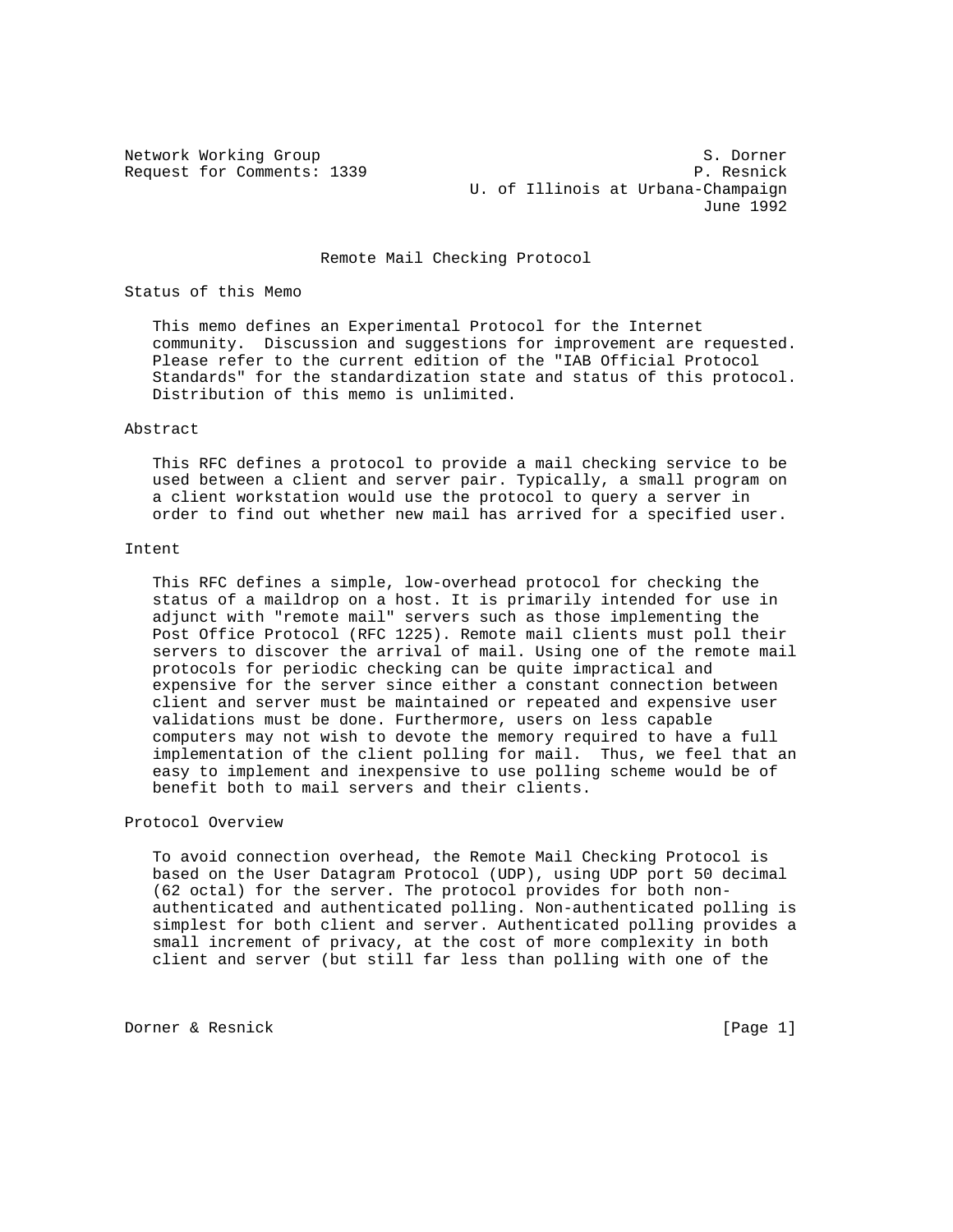remote mail protocols).

Non-Authenticated Protocol

 In the non-authenticated version of the protocol, the server will listen on port 50 for maildrop check requests for users with maildrops on the machine. A client will send a single UDP datagram from a randomly chosen unreserved UDP port to UDP port 50 on the server. The datagram will contain a 32-bit (four-octet) number which is set to all zeros (0), followed by a case-sensitive ASCII string of a username on the server system. The server will find the maildrop on the system for that user and determine the amount of time that has passed since the last message in the maildrop was appended, as well as the amount of time that has passed since the maildrop was last accessed for reading. The server will then send back a single UDP datagram containing three 32-bit numbers in network byte order to the originating port on the client. Again, the first will be zero (0), the second will contain the number of seconds plus one since the last addition to the specified user's maildrop and the third will contain the number of seconds plus one since the last read on the user's maildrop. If the username provided does not exist, if the maildrop is not on the system or if the maildrop is empty, the server will send back zero (0) in the last two numbers for its reply. The client will consider the maildrop to contain new mail if the number of seconds since the last read access is greater than or equal to the number of seconds since the last addition access of the maildrop and either number is non-zero, old mail if the number of seconds since the last read access is less than or equal to the number of seconds since the last addition access of the maildrop and either number is non-zero, and empty if both numbers are zero.

Authenticated Protocol

 The authenticated protocol operates identically to the non authenticated protocol with the exception of the first interaction between the server and the client. After the client has sent its initial request containing the requested username, the server will send back a single UDP packet containing three 32-bit numbers. The first number will be a bit-mask instead of the normal 32-bits of zero. The bit-mask will indicate a request for authentication. Each bit in the mask represents a type of authentication that the server accepts. The bits (with the least significant bit numbered 0, and the most significant bit 31) are defined as follows:

Dorner & Resnick [Page 2]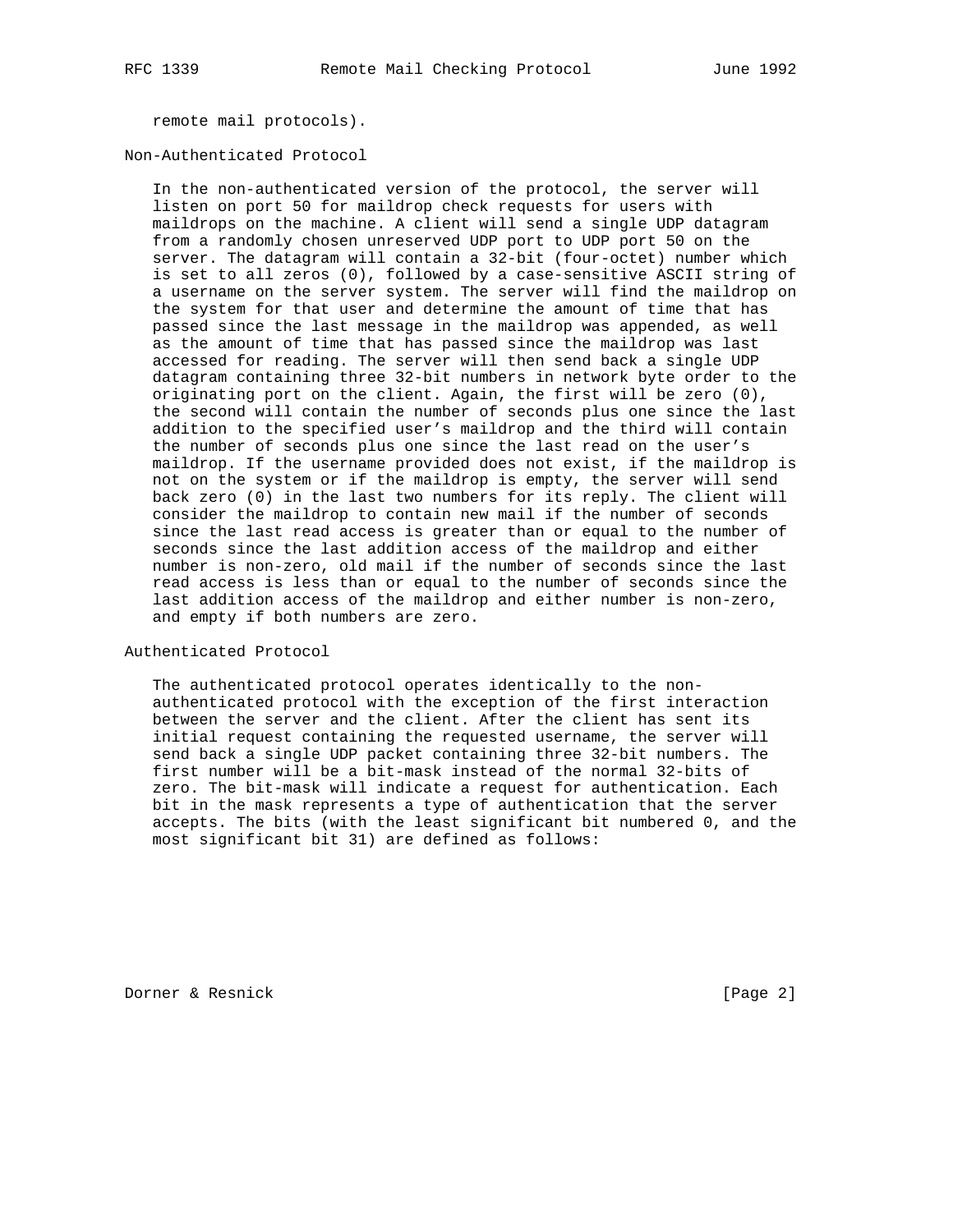- 0 Cleartext password The password for the maildrop, not NULL-terminated.
- 1-23 Reserved for future use
- 24-31 Implementation-dependent. Implementors wishing to experiment may use these.

 For each type of authentication that the server accepts, the corresponding bit will be set to one. All other bits will be set to zero. The last two 32-bit numbers in the reply will be set to zero. If the client supports authentication, it will send back a 32-bit mask with the bit representing the kind of authentication it is using set to one, followed by the data used for authentication. The client is free to use any of the types of authentication indicated by the authentication request from the server. If the client does not support authentication and it receives an authentication request, it SHOULD stop sending requests (though this behavior is not required).

 Once a valid authentication is received by the server for a particular maildrop, the server considers the IP address and UDP port of the client along with that maildrop to be an authenticated address/port/maildrop triple. From then on, normal non-authenticated transactions take place between the server and the client as described above. Should a datagram come from an authenticated address/port pair with a different username, or if some amount of time has elapsed since the last request (which is implementation dependent), the server should remove the address/port/maildrop triple from its list of authenticated triples and send another authentication request. Since the time required for an authenticated triple to become unauthenticated is implementation dependent, clients should be prepared to send an authentication reply to containing the server whenever it is requested.

Server Implementation Notes

 Servers which implement either the authenticated or non-authenticated protocol may decide that they do not wish to reveal the actual amount of time that has passed since the last update or read from a maildrop. (See the "Security Considerations" section below for reasons some feel this is problematic.) In this case, a server may instead reply with the following:

|          | First 32 bits | Second 32 bits | Third 32 bits |
|----------|---------------|----------------|---------------|
| New mail |               |                |               |
| Old mail |               |                |               |
| No mail  |               |                |               |

Dorner & Resnick [Page 3]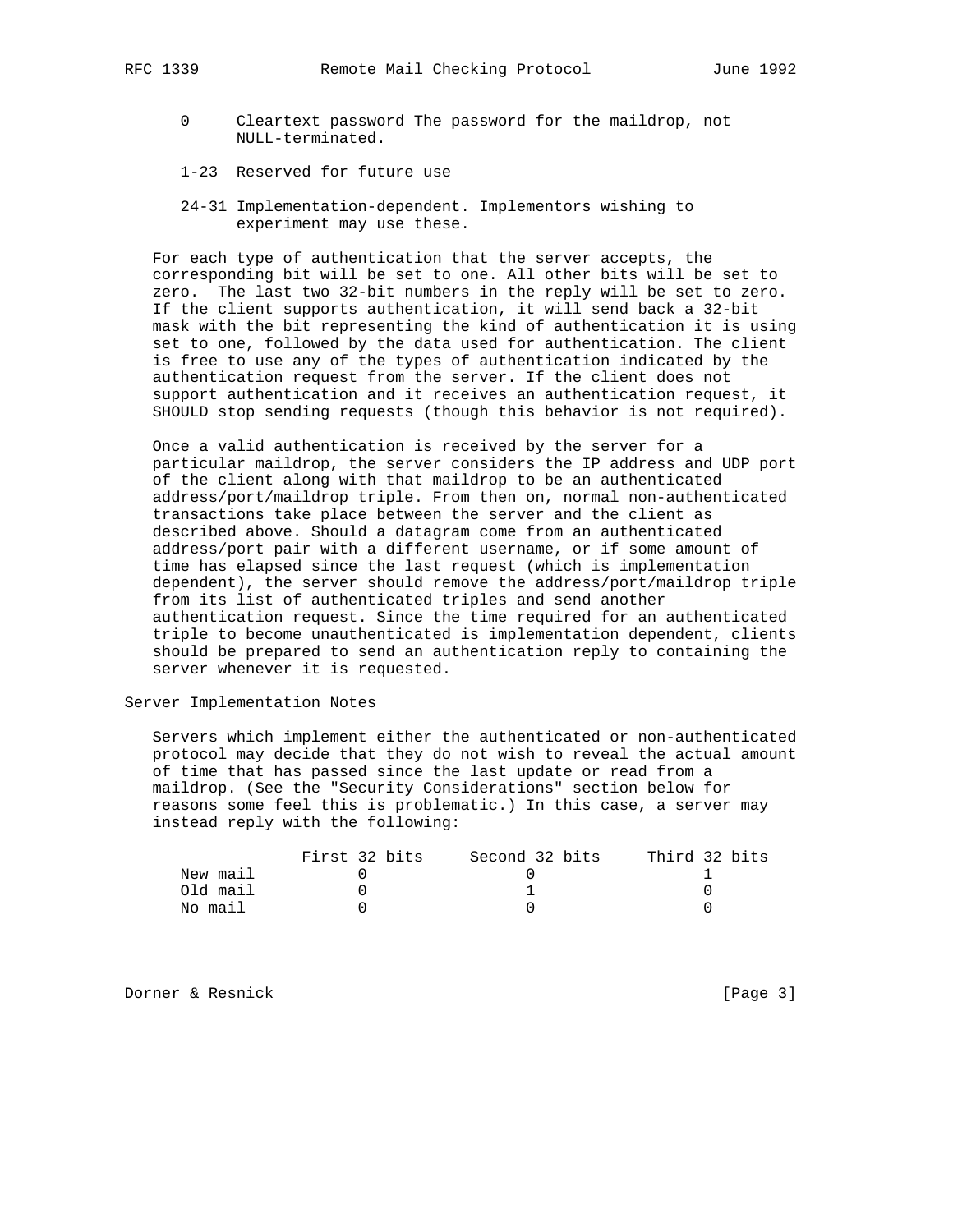These values will appear to the client as correctly representing new, old or no mail respectively but will give no indication of the actual times that the changes took place.

 Servers implementing the non-authenticated protocol MUST provide some mechanism by which users on the system can give permission for their maildrops to accessed by the protocol. See the "Security Considerations" section below for specifics.

## Client Implementation Notes

 Clients MUST not send more than one poll (and one authentication) per minute. In particular, lack of server response should not result in retransmission.

 Since the last two numbers in an authentication request from a server are always 0 as are the last two numbers in a response for an empty or non-existent maildrop, clients that do not support authentication need not examine the first number in the server datagram at all (though they are encouraged to do so for the sake of proper reporting to the user).

 Clients can turn the modification interval into absolute time, and track the changing of this absolute time in order to discern the arrival of new mail (as opposed to the mere existence of unread mail). However, such clients should bear three things in mind. First, network delays and clock vagaries may result in small inconsistencies in times. A "slop factor" of several seconds is encouraged. Second, the reading of mail often entails modification of the maildrop; the relationship of the access and modification intervals should always be consulted. Third, the special results of (1,0) and (0,1) are most properly handled as special cases.

 Clients need not recall whether or not they are authenticated (though they must use a consistent port if they receive any authentication requests for a given maildrop). It is sufficient to issue requests when desired, and to respond to any authentication requests that appear.

# Security Considerations

 The are two security considerations for the protocol. The first is one mainly of privacy. Some sites and individual users consider it problematic to have information about mail arrival available freely. This can be a simple privacy issue for individuals or a security issue for highly secure sites. The authenticated version of the protocol allows sites to have a reasonable amount of security in that only people with passwords can access this information. The protocol

Dorner & Resnick [Page 4]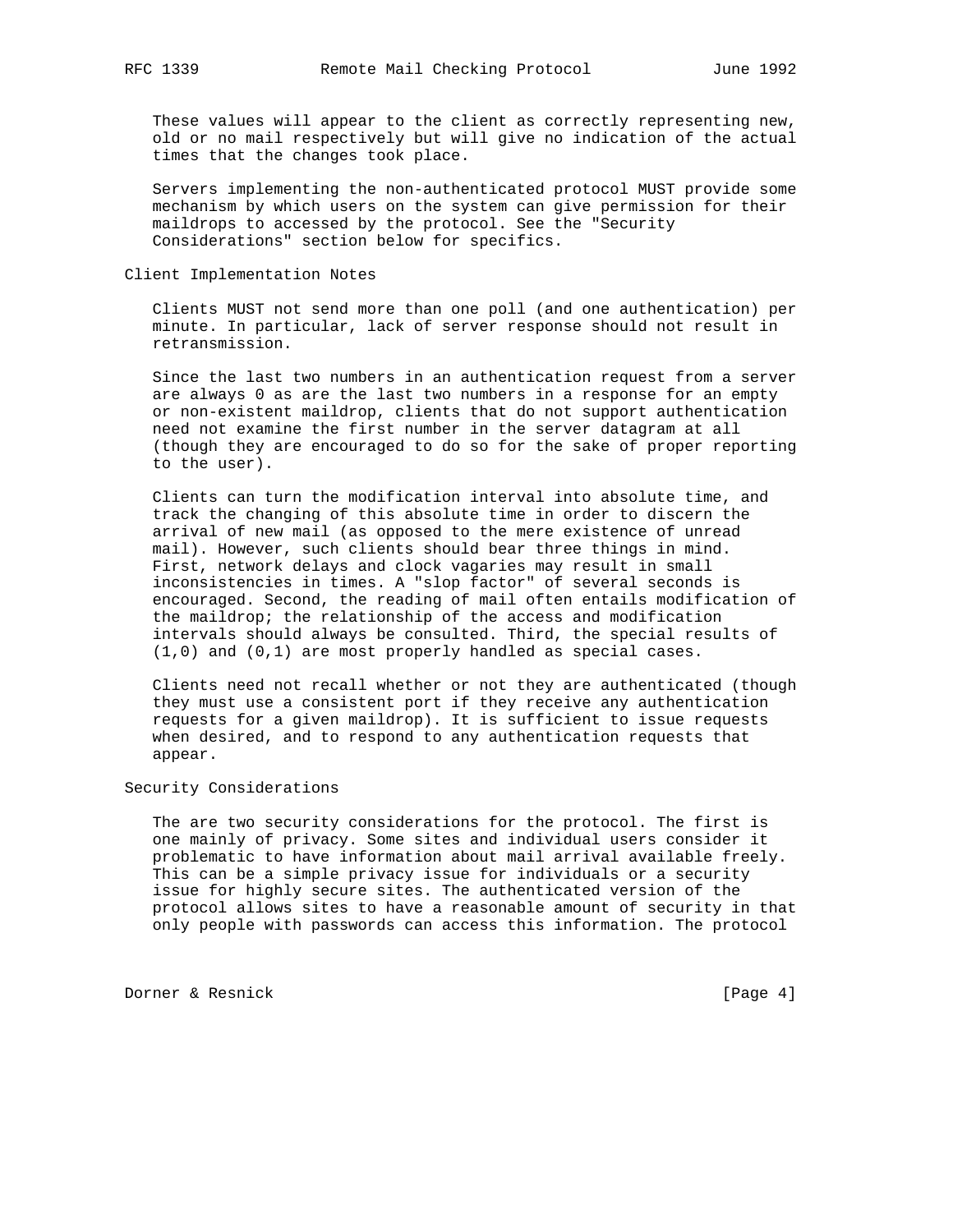currently only uses cleartext passwords, but can be simply modified to use other authentication formats. The scheme mentioned in "Server Implementation Notes" of using only (0,1) and (1,0) in the responses also may limit access to some types of information. Implementations that do not use the authenticated scheme MUST have a mechanism by which a user can give consent to have this information made available; the default for the unauthenticated implementation should be that a user's maildrop cannot be accessed until consent of the user is given. (For example, UNIX server implementations may wish to make use of the "owner execute" bit to indicate whether a particular maildrop allows use of the unauthenticated protocol. If this is done, a single "stat" call can be used to gather all information required to respond to a poll.) Servers which do not implement authentication should simply return a zero-filled datagram for maildrops which don't have permission.

 The other security consideration involves unknown maildrops and usernames. Some site administrators consider it a security risk give out any information which would reveal the existence or non-existence of a certain username or maildrop on the system. For this reason, we have chosen to have the server send back a zero-filled datagram as the response to either a request for an unknown username or a maildrop that does not exist or is empty. In this way, potential security violations are limited, since there is no way to tell the difference between an empty maildrop and non-existent maildrop, and also no way to tell if the user exists on the system or not. If greater security is desired, the protocol should probably not be run in the first place.

Authors' Addresses

 Steve Dorner Digital Computer Laboratory University of Illinois at Urbana-Champaign 1304 West Springfield Avenue Urbana, Illinois 61801

 Phone: (217) 244-1765 EMail: s-dorner@uiuc.edu

 Pete Resnick The Beckman Institute University of Illinois at Urbana-Champaign 405 North Mathews Avenue Urbana, Illinois 61801

 Phone: (217) 244-1265 EMail: resnick@cogsci.uiuc.edu

Dorner & Resnick [Page 5]